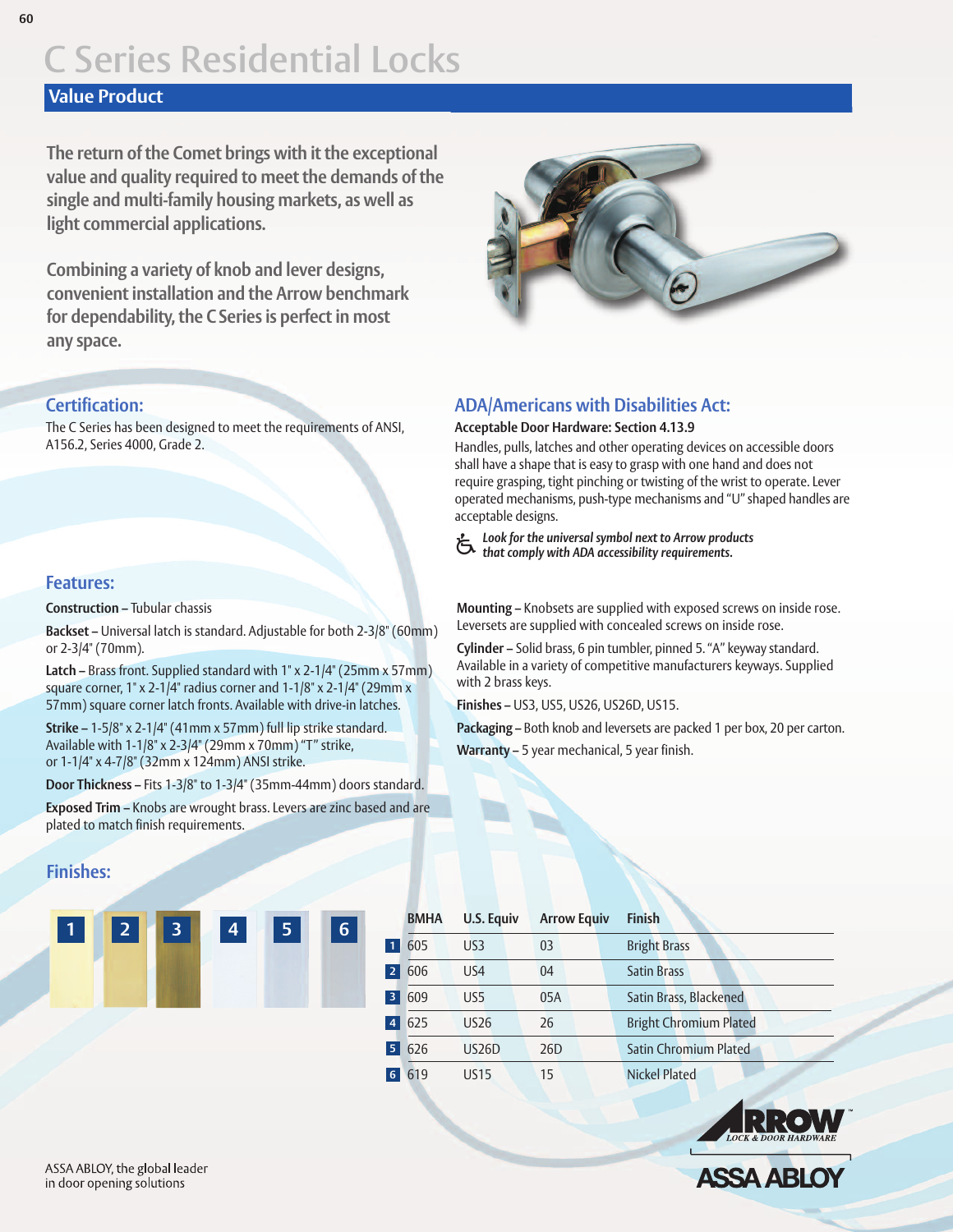## **Value Product**

## **CL Series** lever designs



## **CK Series** knob designs



## **C Series** cylinders

Solid brass pin tumbler 6 chambers. Pinned 5 for Grade 2 Locksets. "A" keyway standard. Arrow sectional keyways available. Competitive keyways available. US4, US26D finish.





| <b>Tailpieces</b> |                                                         |  |  |  |
|-------------------|---------------------------------------------------------|--|--|--|
| Part#             | <b>Description</b>                                      |  |  |  |
| 10CL-44           | Standard Tailpiece (except for BE design)               |  |  |  |
| 10CB-44           | Standard Tailpiece for BE design                        |  |  |  |
|                   |                                                         |  |  |  |
| <b>Cylinders</b>  |                                                         |  |  |  |
| Part#             | <b>Description</b>                                      |  |  |  |
| 100YC             | Standard Cylinder with tailpiece (except for BE design) |  |  |  |



**ASSA ABLOY** 



ASSA ABLOY, the global leader in door opening solutions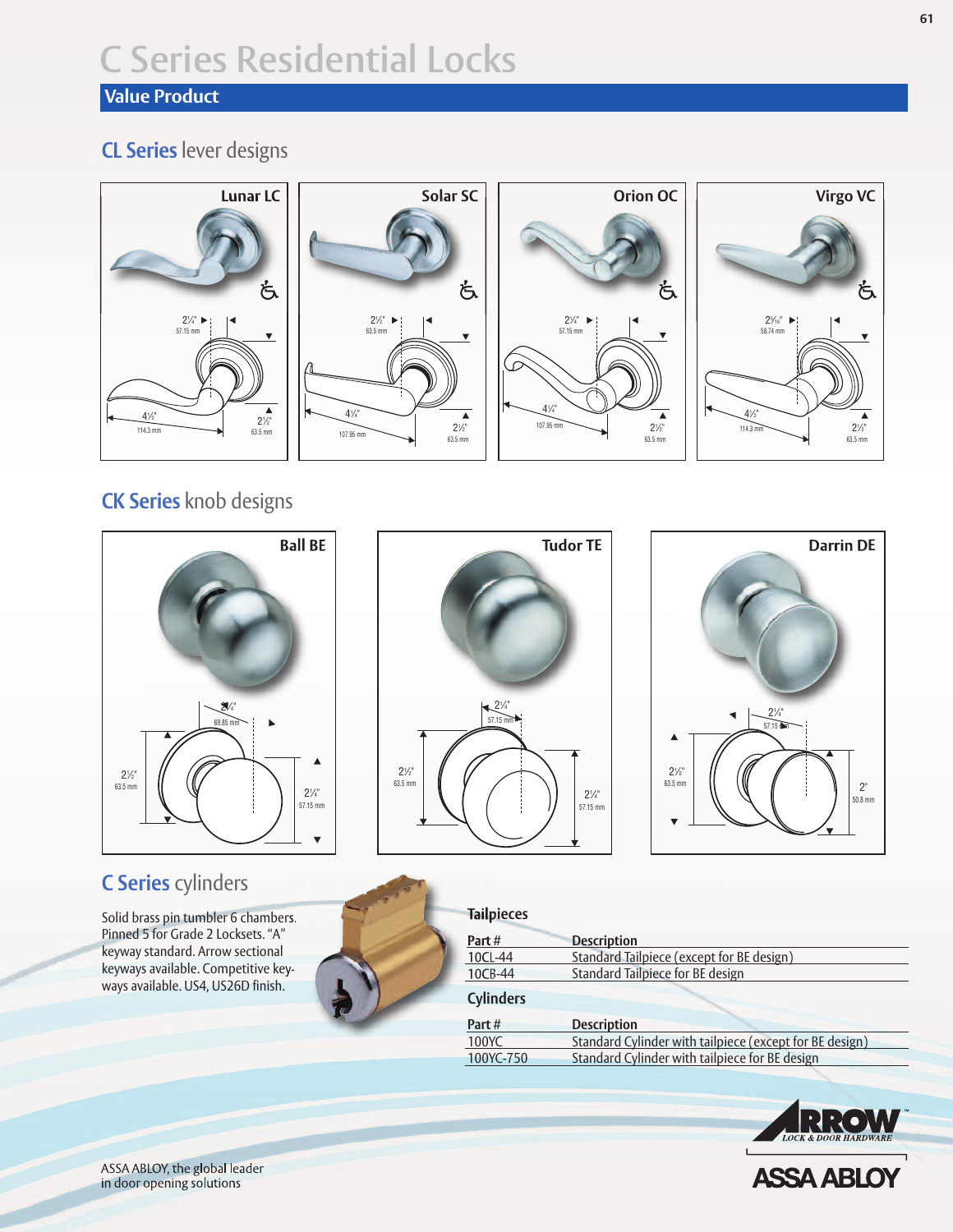## **Value Product**

### **Latches & Strikes:**



**ASSA ABLOY**